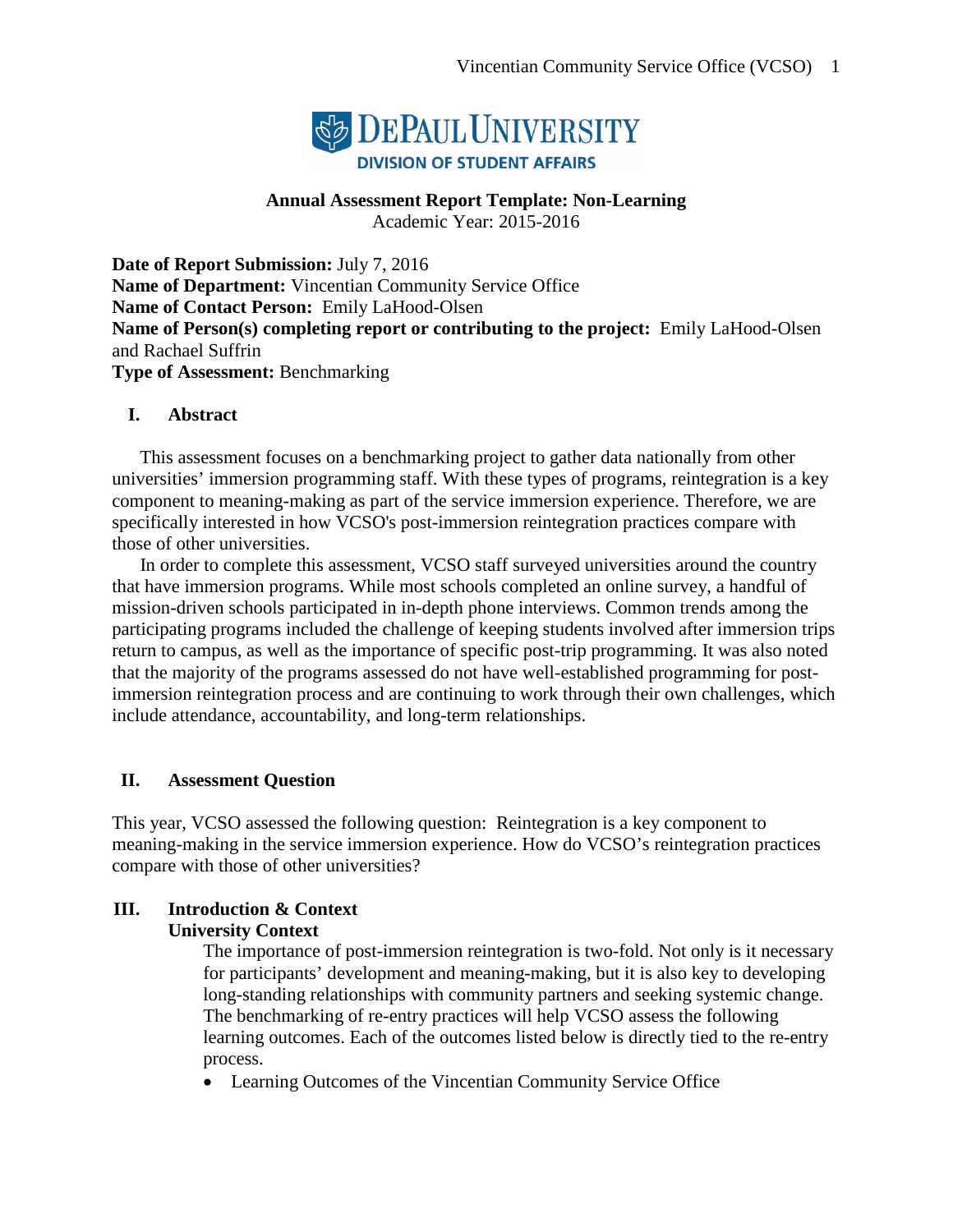- o Students who participate in Vincentian Community Service Office programs will demonstrate their Vincentian responsibility in systemic change at individual, community, and global levels.
- o Students who participate in fighting injustice (direct service, advocacy, and activism) will acknowledge different approaches to systemic change and will articulate their role as Vincentians in Action/Vincentian responsibility.
- o Students who meet social justice advocates during the Service Immersion experience will identify different approaches to systemic change.
- o Students who participate in Post-Trip meetings will define an action plan that connects to a social justice issue they learned about on the immersion with local issues.
- The division's strategic plan and Vision 2018 goals.
	- o Deepen the University's distinctive connection to the global city of Chicago.
	- o Strengthen our Catholic and Vincentian identity.

Currently, DePaul's Service Immersion program addresses post-trip re-entry and systemic change in the two ISP 331 classes, which all immersion leaders take in preparation to lead the immersion. Upon returning home, DePaul students are required to attend a reunion retreat and encouraged to engage in at least two post-trip meetings with their groups. The hope with the retreat and post-trip meetings is that students will use the time to plan Bring Change Back Home projects as a way of staying connected to the communities they entered and striving for systemic change. Finally, students have the option to take PAX 250, a post-trip class that focuses on the re-entry process, gives students the opportunity to engage academically in the experience they had on their immersions, and helps students frame their commitment to the communities they encountered.

### **Supporting Scholarship**

There are multiple barriers that may interfere with the maintenance of positive outcomes gained from students' experience on a service immersion trip. Students may feel intense paralyzing emotions (such as shame or guilt) after going from immersion in a marginalized community to their normal lifestyle (Ver Beek, 2006). Students may also have difficulty adjusting back to their normal routines and way of life with their new mental schemas and world views, similar to what students experience when returning home from study abroad experiences (Ivory, 1997). Students may experience difficulty relating with their peers in the same way as they did pre-trip (Ivory, 1997), and even may have a hard time articulating and effectively communicating their experience (Jones, Rowan-Kenyon, Ireland, Niehaus, & Skendall, 2012). In addition, students may feel impacted by their immersion experience, but be unable to articulate how they were impacted which may leave students feeling frustrated (Cermak et al., 2011). Students may feel a pull to "act" because of what they experienced, but may not have the tools or skills to actually make real social change (Cermak et al., 2011). Students may not be adequately prepared by many immersions to act upon the lessons they have learned from their experience (Cermak et al., 2011). These potential barriers highlight the importance for VCSO in learning common practices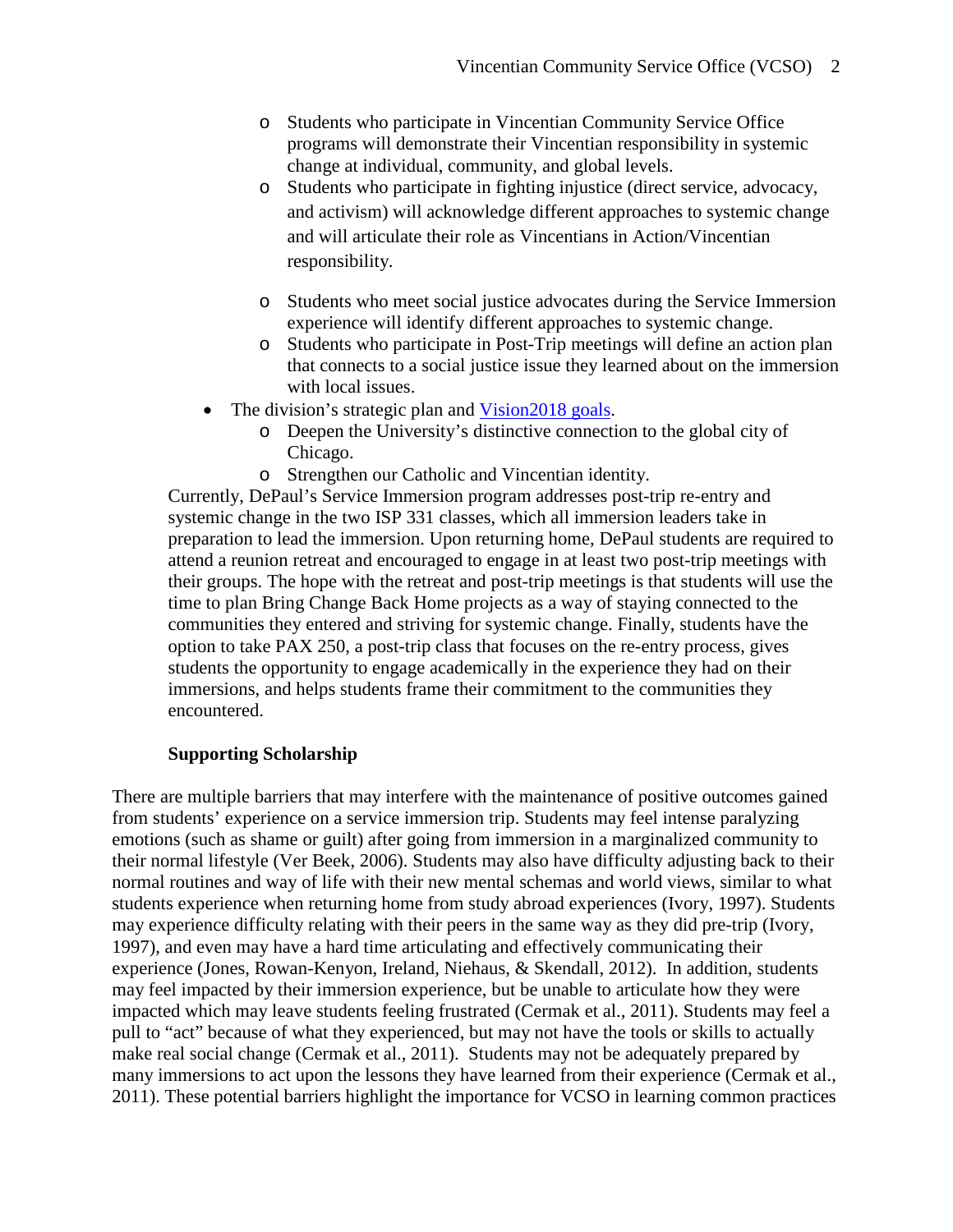related to reintegration programming post immersion in order to provide best practices support programming that promotes maintenance of positive outcomes across time for students. Therefore, this year's assessment focuses on a benchmarking project to better understand these common practices.

#### References

- Cermak, M. J., Christiansen, J. A., Finnegan, A. C., Gleeson, A. P., White, S. K., & Leach, D. K. (2011). Displacing activism? The impact of international service trips on understandings of social change. *Education, Citizenship and Social Justice*, *6*(1), 5-19.
- Ivory, B. T. (1997). The re-entry crisis of students returning to campus following a volunteer alternative break experience: A developmental opportunity. *College Student Affairs Journal*, *16*(2), 104-12.
- Jones, S. R., Rowan-Kenyon, H. T., Ireland, S. M. Y., Niehaus, E., & Skendall, K. C. (2012). The meaning students make as participants in short-term immersion programs. *Journal of College Student Development*, *53*(2), 201-220.
- Ver Beek, K. A. (2006). The impact of short-term missions: A case study of house construction in Honduras after Hurricane Mitch. *Missiology: An International Review*, *34*(4), 477-495.

### **IV. Data Collection & Methodology Data Collection**

Phase I: Identifying survey participants.

To do this, assessment facilitators, Rachael and Emily, targeted various immersion programs around the country. The institutions chosen to participate in the online survey ranged from public to private and urban to rural. While some schools were affiliated with a religious tradition, others were secular. Meanwhile, the schools invited to participate in the phone interviews were all private Jesuit universities. These were chosen for the more in-depth interviews because, like DePaul, they are all mission-driven, and their immersion programs share similar charisms and goals.

Groups and staff leader emails were identified online through universities' websites across the U.S., as well as by phone by calling universities' Department of Student Affairs, or other offices that house information about students' alternative break service immersion programs. Other types of immersion programs that are not university affiliated were identified by searching online. As this information (staff members' contact information, their phone numbers and email addresses) is publicly available online, thus this was an appropriate recruitment strategy for identifying immersion programs. Contact information was cleaned by a student worker in the Vincentian Community Service Office.

Phase II: Announcing the assessment and disseminating assessment materials to immersion programs.

Once staff from immersion programs were identified, an email was sent to the staff members requesting participation in the online assessment project. The researchers sent an initial email to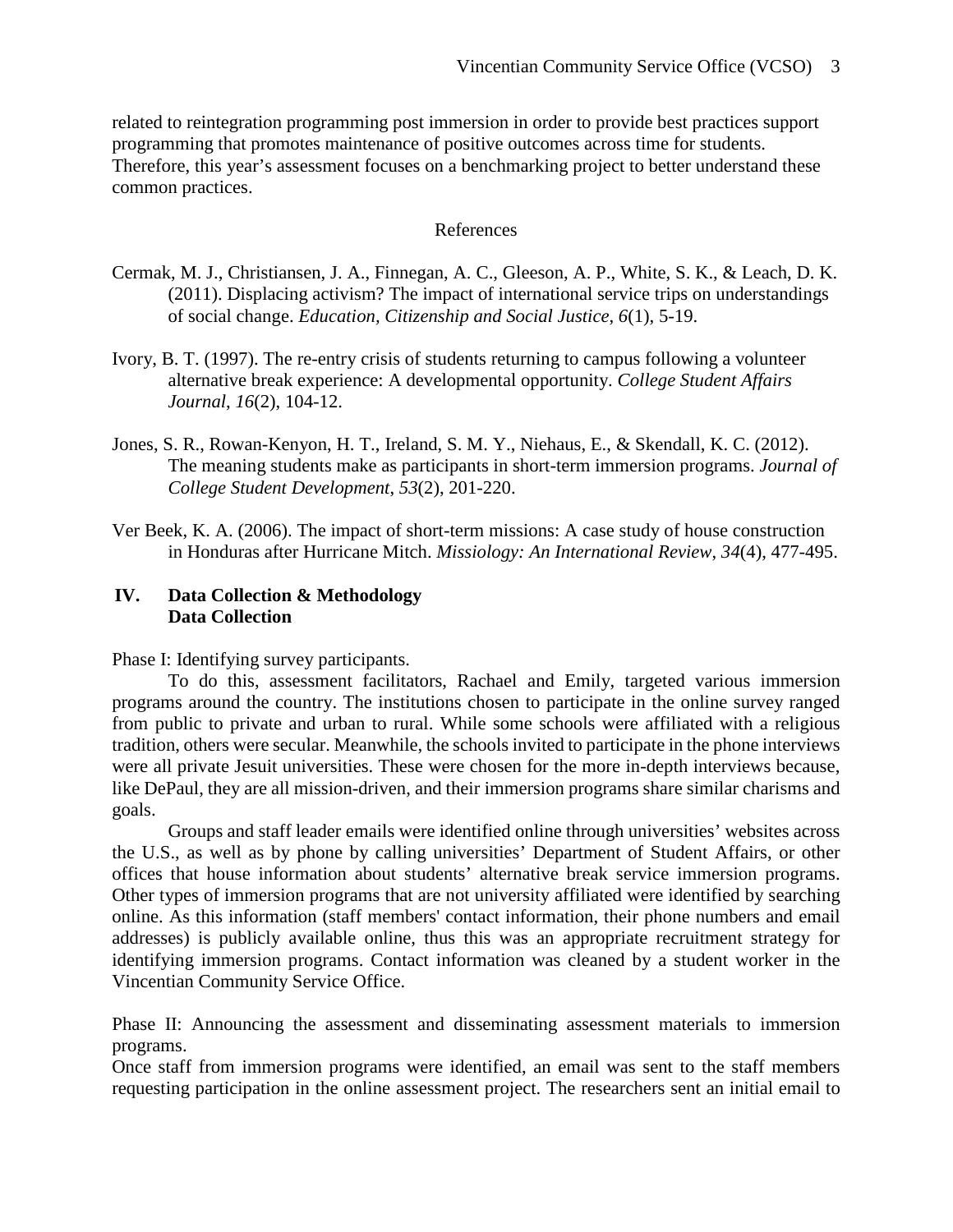immersion program staff, followed by three reminder emails spaced at least 4-7 days apart requesting participation. These reminder emails were sent to the schools who had not yet completed the online survey.

Once materials were disseminated to participants, completion of the survey online should have taken about 20-30 minutes to complete, depending on how much detail participants provided about each question. The survey contained a mixture of eight quantitative and thirteen qualitative (openended) questions related to reintegration post-immersion programming, as well as participant and program demographic questions. All questions presented less than minimal risk. Please see appendix for the full survey items.

No incentives were provided as part of data collection for participants. Participants were reminded that this study is not IRB approved and therefore the results of this "internal" assessment focused on benchmarking does not qualify as "generalizable" knowledge. The results of this internal assessment will not be published or presented formally other than within our department and university. Although, participants were notified they would be able to receive a copy of the internal assessment report findings.

## Phase III: In depth interviews.

At the end of the online survey, participants were to email Emily directly with any reintegration training materials they were willing to share (e.g., powerpoints, discussion questions, activities, etc.). None followed through with this step.

Emily also contacted immersion staff from a short list of attendees from the June, 2015 Immersion Coordinators Summit, 23 programs in total. These specific programs and universities were targeted specifically for their similarity in mission and values as well as previously established relationships with the programs. Emily reached out individually to each of these programs to invite them to participate in in-depth phone interviews. Phone interviews were recorded for later transcription and qualitative data analyses. The goal of these interviews was to provide a more detailed understanding of the questions that were being asked on the online survey. Participants responded to the same list of questions as the online participants. However, being on the phone allowed the facilitators to ask follow-up questions and expand on responses.

### **Data Analysis**

Facilitators Rachael Suffrin and Emily LaHood-Olsen analyzed the data. Rachael Suffrin took the lead in analyzing the data obtained from the online surveys, while Emily LaHood-Olsen took the lead in analyzing the data from the in-depth phone interviews. For the short answers provided in the online survey, data was reviewed and summarized and any relevant re-emerging themes noted. Attention was also paid to outlier or individual responses due to the nature of our project, specific questions asked and that individual ideas may still help inform our immersion programming even if they do not represent a broader trend across programs. Therefore, more traditional qualitative coding methods were not applicable for this portion of the project. For the in-depth phone interviews, Emily LaHood-Olson took notes while conducting the interviews. She then re-reviewed her notes and re-listened to a number of interviews to code and pull for significant themes. Rachael also reviewed and coded Emily's interview notes to determine if any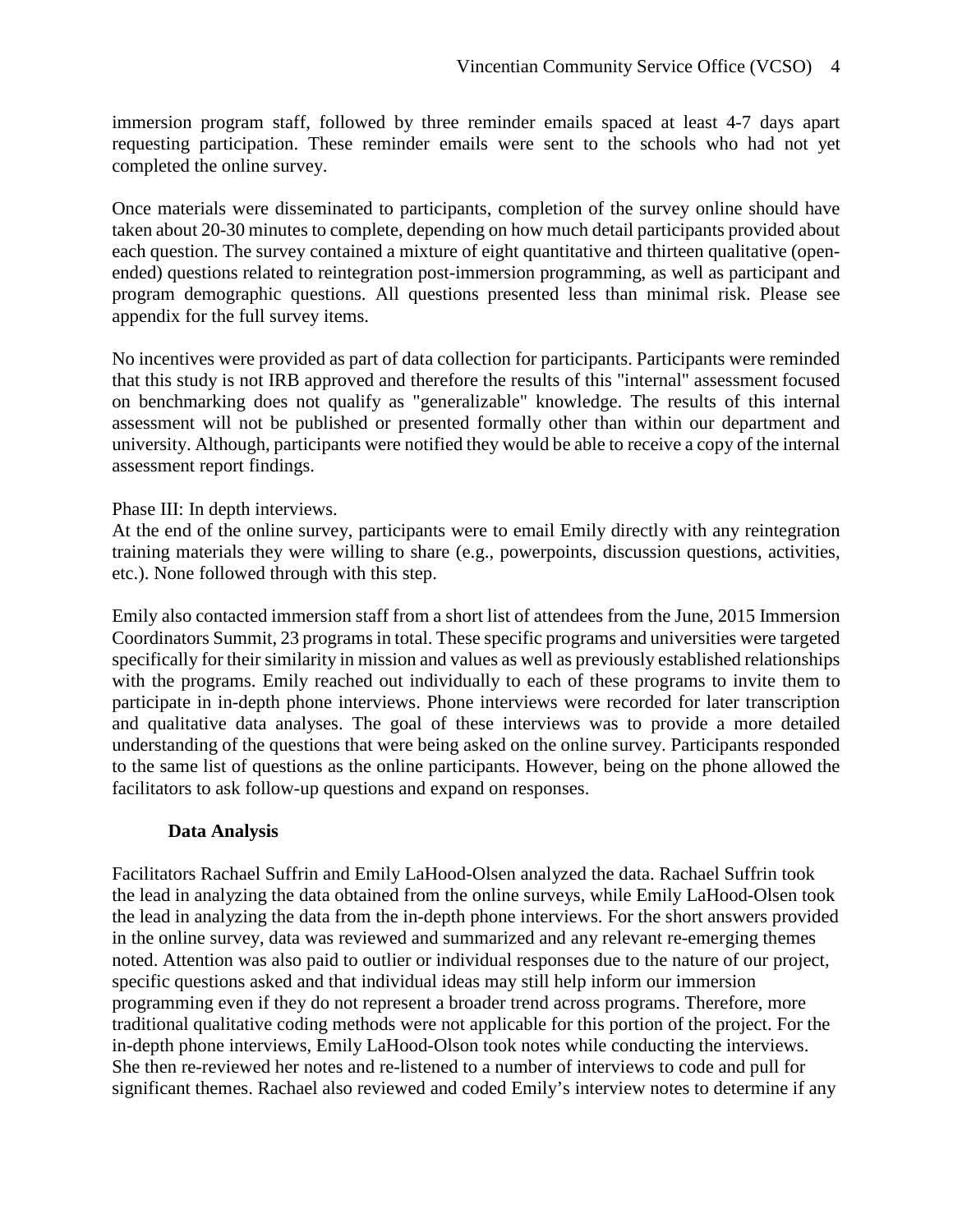additional themes should be considered. Major themes from in-depth interviews are reported along with relevant quotes.

## **Participant Consent**

Participants were required to indicate their consent to participate in the online assessment before being moved forward into the online assessment questions. If they did not consent, they were redirected to the end of the survey. Please see the full survey, including the initial consent, in this report's appendix.

Participants were required to provide verbal consent for the in-depth phone interviews. Participants were informed of the recording, and offered the opportunity to decline participation, choose to not answer any questions or hang-up at any time.

Rachael and Emily analyzed all raw data, and only de-identified data was provided back to VCSO for their review in the final report in order to protect the confidentiality of student participants. Electronic data was stored on a password protected computer, and recordings stored in a locked office.

# **V. Data & Results**

# **Participants**

Phone Interviews:

The facilitators contacted twenty-three immersion staff members directly to participate in indepth interviews, and 7 consented to participate.

Online Survey:

To conduct the online survey, the facilitators contacted 285 individual staff members from as many immersion programs. As it was impossible to determine how many of these staff received the invitation to participate in the survey (due to emails bouncing, changes in staff, staff members out of the office, etc.), the facilitators were unable to calculate a response rate. However, it is known that forty-three individual staff from different university immersion programs participated in our online survey assessment tool. Five individuals declined to participate.

Online Survey Quantitative Results:

Of the 43 online survey participants, not all staff answered all questions. Thus, some date totals to less than 43 responses.

Staff who participated in the survey were asked to report their annual total of student participants and leaders. The average came to 78 student participants  $(SD = 85, Min = 8, Max = 300)$  and 11 leaders (*SD* = 13, *Min* = 0, *Max* = 50). Seventeen programs indicated their immersion programs were not religious or spiritual in nature, while 5 indicated "yes," and 3 programs indicated "sometimes." The majority of immersion experienced occurred during spring (24 programs) or winter (15 programs) break, while 9 programs held immersions during the summer sessions and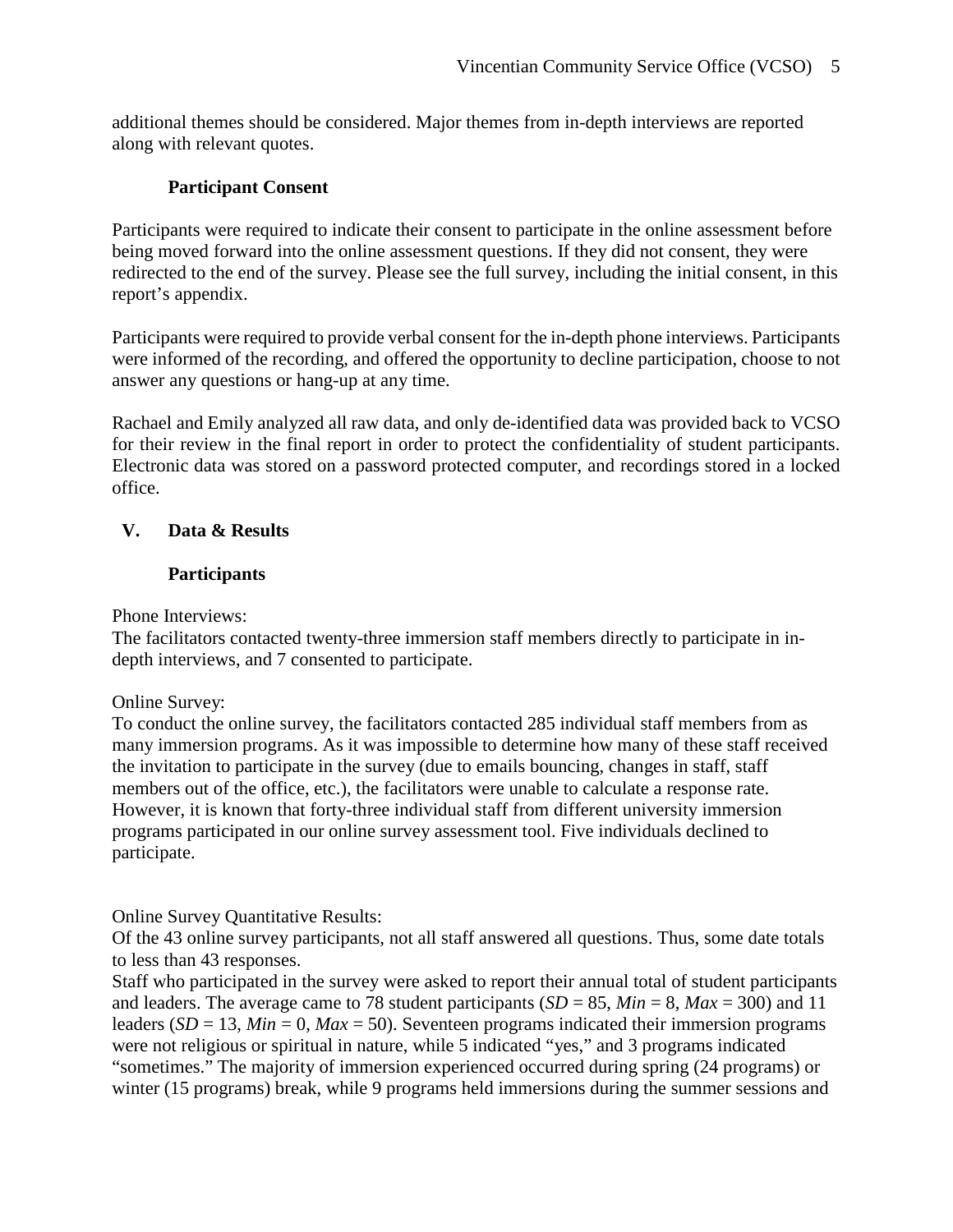6 programs during other times of the year (e.g., weekends, fall break). The majority of programs classified themselves as volunteer and direct service trips 24. Other programs classified themselves as social and political growth service trips (10 programs), cultural learning trips (13 programs), or other types of programs (i.e., community leadership and nursing experience, alternative break; 3 programs).

One program offered post-immersion retreats, 17 offered post-trip meetings, 15 offered reunions, 6 offered post-trip classes and 11 offered other types of post-immersion experiences for students (e.g., presentations, reorientation events, one-on-one meetings, alumni groups, volunteer opportunities, re-entry dinners, cultural experiences). No programs were only international in nature, while 11 were domestic only, and 14 programs were offered both international and domestic immersions. The majority of programs used a model in which alternative breaks are planned through an office on campus (16 programs) or a student organization and a campus staff member work together to plan and execute the trips (13 programs). Fewer programs had a model in which a student organization planned and executed the trips with little or no support from campus staff (3 programs) or where the alternative breaks occur through a service learning or civic engagement course (4 programs). One program used an alternative model.

#### **Results**

#### **Post-Trip Meetings**

Of the 43 institutions that completed the online survey, 32 schools offered post-trip meetings and/or reunions. These varied from social reunions to re-orientation projects to story sharing events.

#### **Student Attendance**

Student attendance was cited as a challenge to the post-immersion engagement process in 5 phone interviews and 11 online surveys. Tips for overcoming this obstacle included creating reorientation framework and planning post-immersion programming in advance and well as holding post-immersion activities on Sundays and with food.

*"We tried to do a retreat after the experience together, and it just didn't work. People did not show up. For more than a day or just a couple hours, it was really hard to get people there to do something…Our study abroad program here holds the final grade until you actually go to the reentry thing, but what do we have?"*

### **Post-Immersion Projects**

Post-immersion projects were emphasized by five phone interview institutions as an important way to promote accountability among students. These schools not only preface their trip experience with the understanding that there is a post-trip commitment, but they also book end the experience with a post-trip project.

*"All of the groups have to do a solidarity project. What that looks like varies widely between different groups, and we intentionally leave the framework for that pretty loose to allow for student interest, and we've seen things as wide as organizing a one-day summit on immigration reform to as small, but I would argue still affective, as getting residence halls to ok posting*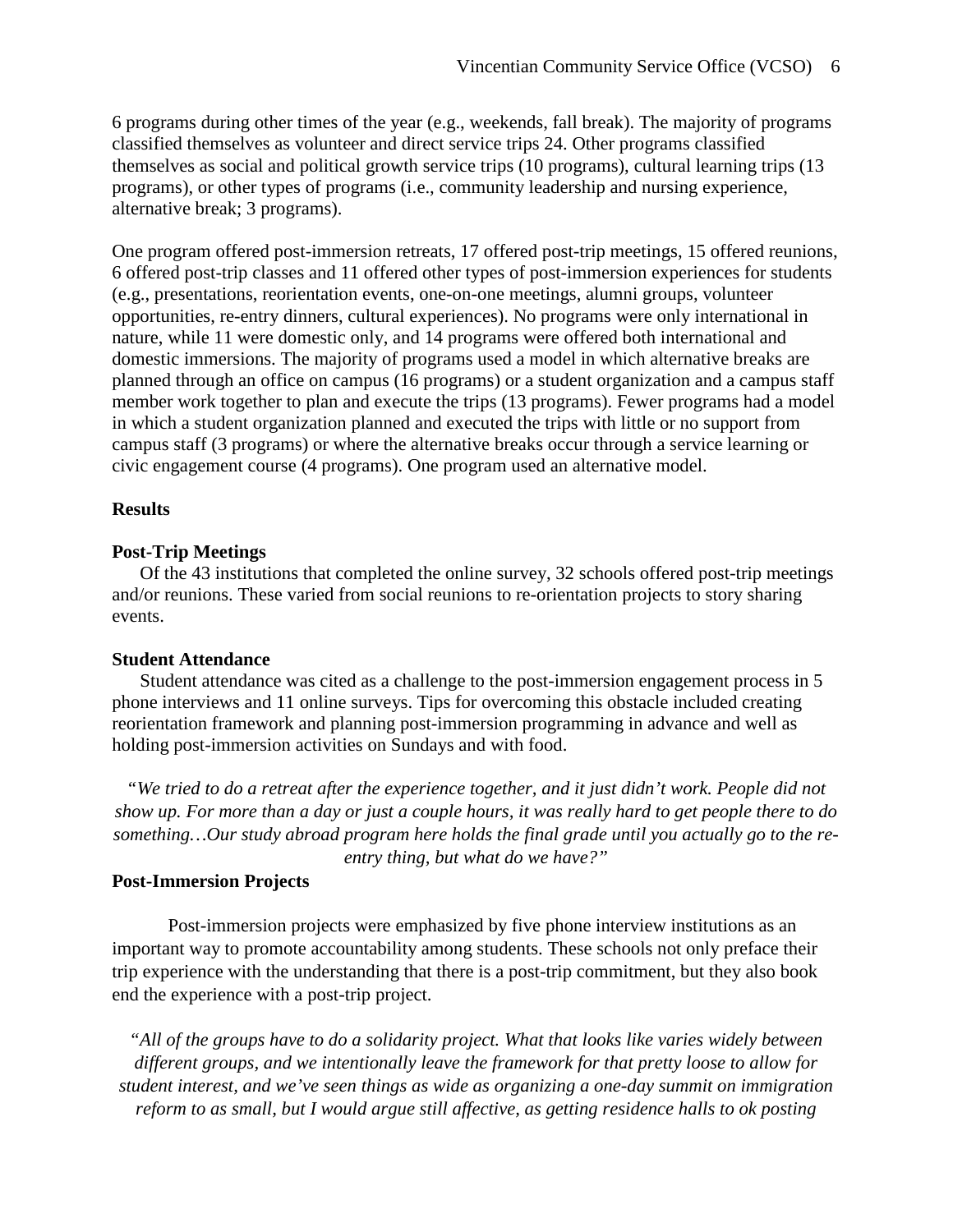*posters with easy ways to be sustainable in a residence hall…and some folks will do focused service in the same vein or area in the city of Chicago."*

One program provided an informative and detailed description of their reorientation philosophy on the online survey. It is included below:

*Reorientation- The process in which participants and programs readjust and transfer the lessons learned on-break back to their lives on campus. In essence, reorientation is the "integration" or "Now What?" stage of the alternative break experience. Reorientation should allow participants to:* 

- *Present or communicate their experiences,*
- *Plan for future action,*
- *Celebrate accomplishments,*
- *Further their education on the issue,*
- *Educate others about their issue,*
- *And provide a method for support and accountability for further growth.*

*Why is reorientation important?* 

- *Helps participants deal positively with their alternative break experience,*
- *Keeps participants involved by acting on lessons learned,*
- *Promotes social awareness on campus,*
- *Helps to publicize for the future of your program.*

### **Story Sharing**

There appeared to be a shared theme of in the power of storytelling. Six phone interview institutions spoke of the importance of storytelling as a tool for processing re-entry and creating systemic change. Not only do schools encourage students to share their stories with families and friends as a way of bringing change back home, but many also train students to incorporate their stories into advocacy and legislative efforts. Six out of seven schools spoke to the importance of storytelling as a tool for processing re-entry and creating systemic change.

*"We've been really intentional this past year about storytelling and the recognition that so many students are having similar interactions happen with many of their friends where they'll say,* 

> *'What did you do over break?' 'I went on a service trip' 'That sounds really cool.' 'It was.' 'OK, see you later.'*

*Really no depth or serious reflection happens and so being able to get them to reflect and ask some pointed questions from people who understand it a little bit. That's part of the reason why we do that."*

**Discernment and Vocation**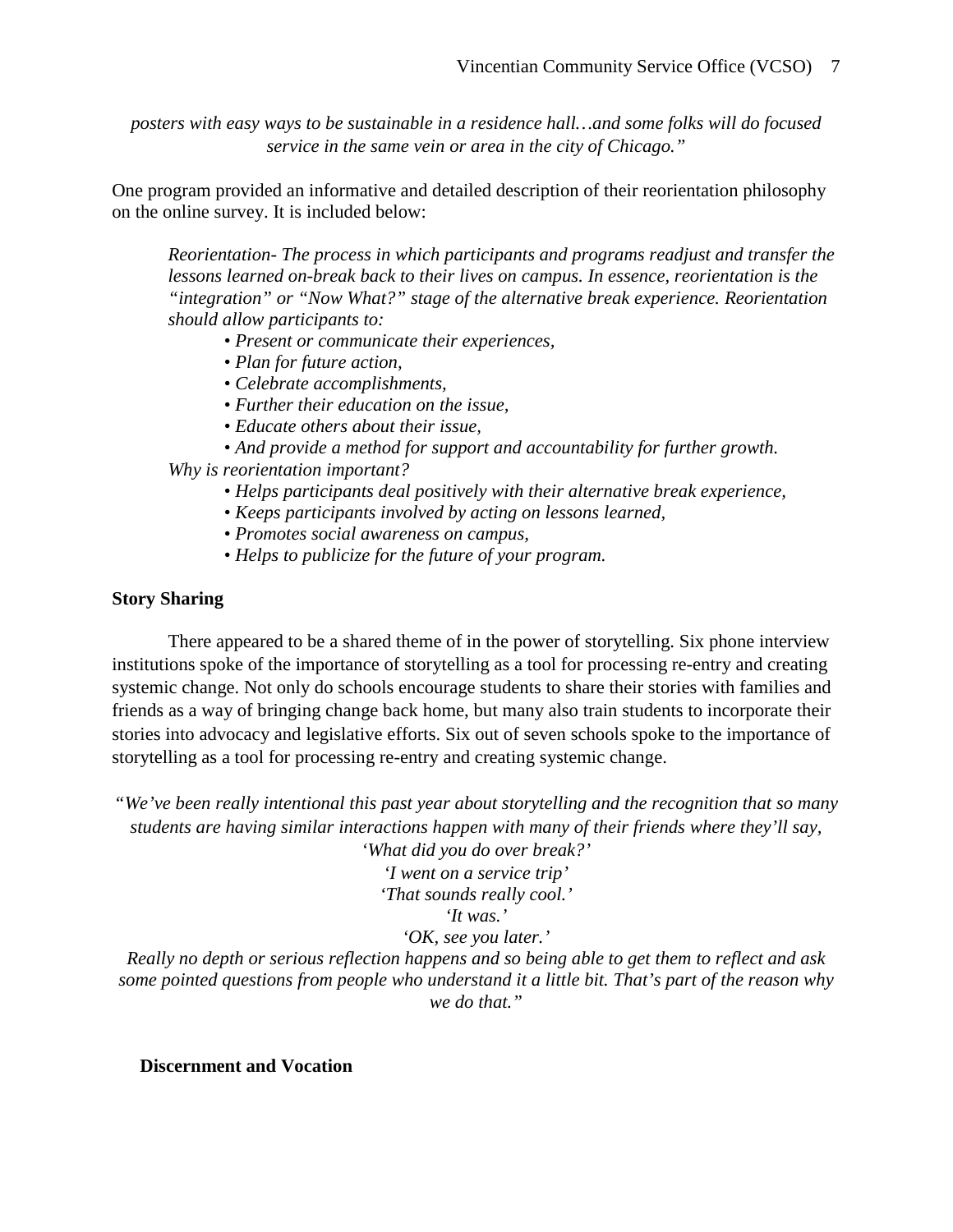Four out of seven phone interview schools explicitly name the themes of discernment and/or vocation in their re-entry process. In faith-based institutions, these terms spur questions of social responsibility and calling after the trips are done. This is of particular interest to DePaul because currently, DePaul is working on the V3 initiative, a program that will help students discern their vocations throughout their undergraduate experience.

*One school engages in a welcome back dinner themed on "vocation and engagement returning to campus, how to carry this experience forward."*

## **Points of Interest**

While many common practices emerged, the phone interviews provided the opportunity to learn about the more unique practices that work for individual schools. Some of these are listed below.

- School 1
	- o Participants on international immersions meet throughout the year for an overnight preparation retreat, monthly 4-hour-long workshops where they prepare for the immersion and discuss books related to their trips, and social events to build community.
	- o School 1 utilizes university alumni as adult mentors on trips
- School 2
	- o Rather than relying on the student leaders to schedule pre-trip meeting times that work for their participants, school 2 holds all of their pre-trip meetings on Thursday nights prior to the immersions. Here, students meet in one large group and small, trip-specific groups. The reunion is also held on a Thursday evening to remain consistent with students' calendars.
	- o School 2 provides advocacy training for student leaders before they depart.
- School 3
	- o School 3 recently changed their advertising to include more exteriorfacing language. As a result, their program has doubled in size in the last three years.
	- o School 3 sends the list of participant names to campus staff partners so that staff can check in with students when they return and listen to their stories.
- School 4
	- o In order to reach students who cannot afford weeklong trips or who have scheduling conflicts with school breaks, school 4 recently started a President's Day weekend immersion, which runs locally for 3 days.
	- o School 4 ran a successful Post Secret event, where they invited participants to document their experience on post cards and show them in an exhibit on campus.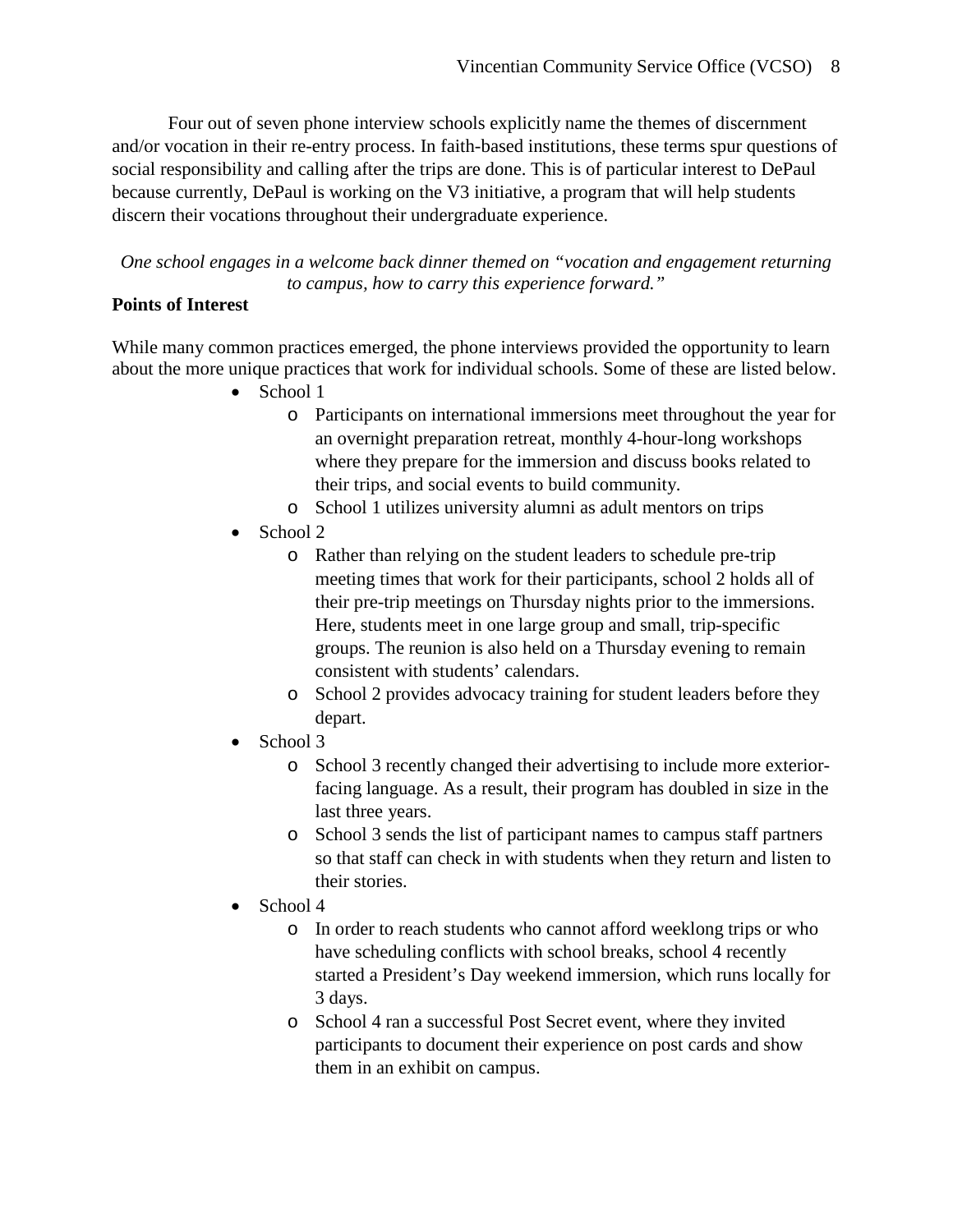- o In order to make trips accessible for students experiencing monetary difficulties, school 4 reaches out to alumni to fund scholarship contributions.
- School 5
	- o At school 5, service immersions fulfill a social justice experience graduation requirement.
- School 7
	- o School 7 invites other departments/groups to attend the reunion and share next-step opportunities.
	- o In an attempt to create long-standing relationships, school 7 encourages student leaders to return to sites where they've participated in the past. Participants are also limited to a total of 3 locations. If they wish to participate on a fourth trip, they must return to a site they've visited before.

## **VI. Discussion & Interpretation of Results**

Results of the Assessment Project

### **Post-Trip Meetings**

Based on the responses from all participants, it seems to be common practice to provide structured post-trip meeting opportunities. Not only do these meetings provide a space to process the experience, but they also hold students accountable for remaining connected to their service sites. DePaul's immersion program requires that students attend a day-long reunion retreat, as well as two post-trip meetings with their groups. The PAX 250 class is optional. Our findings reaffirmed that our current post-trip programming is valuable.

### **Student Attendance**

As listed above, the most common challenge to post-trip engagement is getting students to attend meetings and programs. This could be for a multitude of reasons. Students may view the week of the immersion as the entire immersion experience. Others may be overscheduled with many commitments. Student attendance is also the greatest challenge that DePaul faces in the post-immersion process. While student participants name the immersion experience as lifechanging, they also rarely attend post-trip meetings in full numbers. After completing this assessment, it is clear that it would be worthwhile to reframe how we present post-trip programming to students. Mainly, we can emphasize the full immersion experience that goes beyond the travel week.

### **Post-Immersion Projects**

Currently, DePaul's immersion program leaves post-immersion projects and bring change back home initiatives to student leaders to address in post-trip meetings. However, since participants oftentimes do not attend post-trip meetings, we rarely see follow-through on these projects. Completing this assessment has shown us the importance of creating structured projects for students to complete. These hold student accountable to attending post-trip events and to fostering relationships with community partners.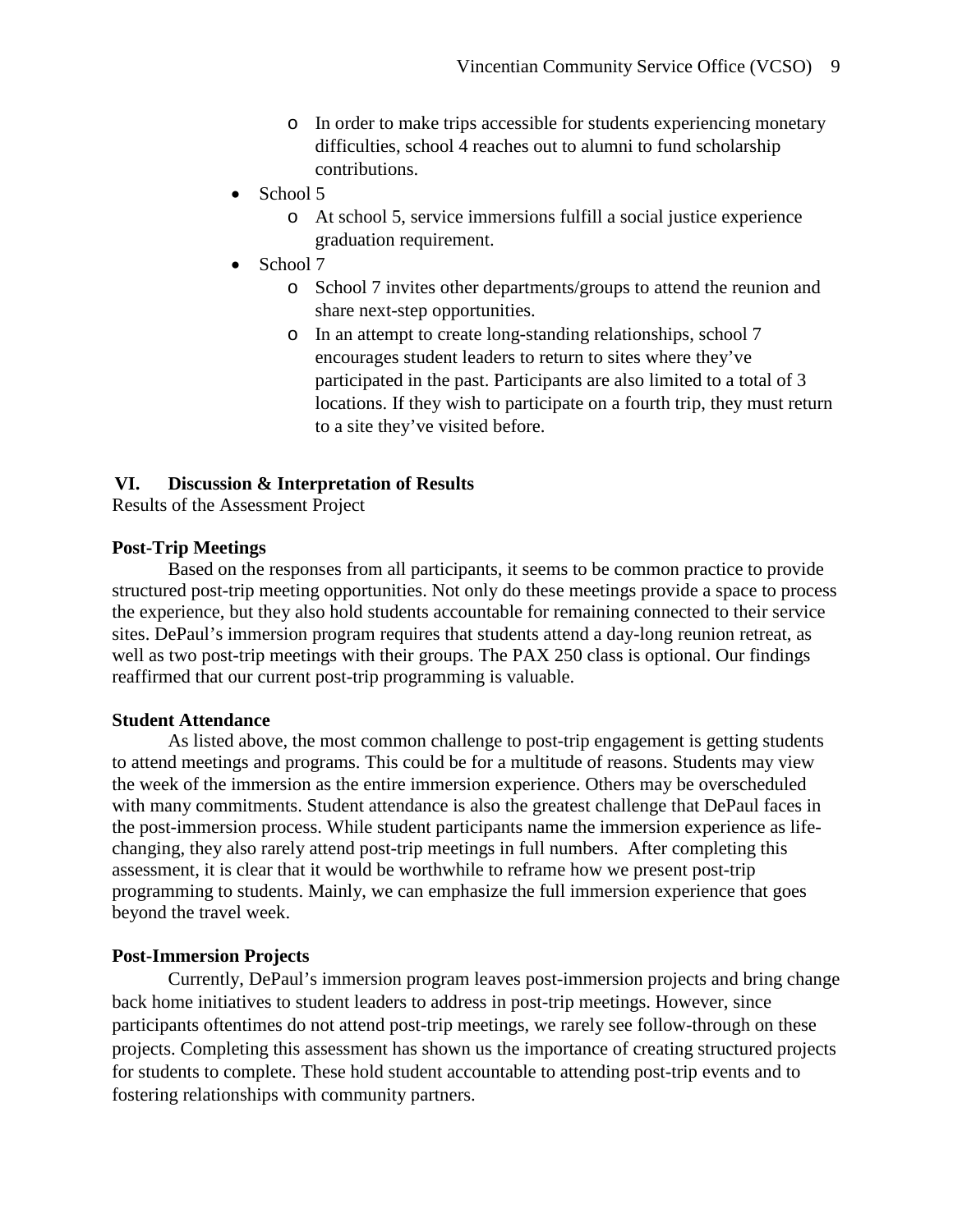During the course of this assessment, it was also made clear that some students remain connected to partners in ways that we never see. When a community partner in Montgomery fell ill and was hospitalized, we received news that the Montgomery group from two years ago sent him flowers on their own accord. Hearing this news was heartening.

#### **Story Sharing**

Before Emily was hired in VCSO, students created digital stories to document their immersions. These were ways to remember the experiences, process the coming home process, and honor the community partners. This practice fell to the wayside as students were not fully committed to the process. Completing this assessment has encouraged us to revisit the opportunities we create for students to share stories. While digital stories may not be the best option, we might learn from the success that other schools had in hosting events and coffee houses.

#### **Discernment and Vocation**

This theme was very interesting, as DePaul is in the midst of developing a vocation initiative. It was especially prevalent in mission-driven schools that hold similar values to DePaul. Based on this common theme, the VCSO immersion program will work to collaborate with the DePaul vocation initiative.

Due to staff transitions in VCSO this year, it was not possible to begin surveying schools as early as originally planned. Thus, the window for phone interviews was only three weeks long, and some schools that were willing to participate in the assessment were unable to find availability in the shortened timeline.

The results of this assessment contribute to the goals and mission of VCSO. By viewing other schools' programs, VCSO was able to evaluate their own efforts towards both student reentry and systemic change. By implementing the action plan created from this assessment, VCSO hopes to continue to develop a program that forms socially responsible students who have the tools to engage in meaning-making and discernment, as well as recognize their responsibility in systemic issues.

The results contribute to the greater division of student affairs because they will help VCSO to form students who are more deeply rooted in the Vincentian tradition of reflection, as well as the global city of Chicago. By creating a stronger structure for Bring Change Back Home projects, VCSO hopes to help students realize that the one-week immersion experience can be lived out every day in the city of Chicago.

#### **VII. Recommendations and Plans for Action Recommendations**

Based on the common practice of hosting post-trip events, it is recommended that VCSO continue to develop the accountability for students to remain involved after the trip is complete. This would involve clarifying the Bring Change Back Home model that is already in place, as well as creating a more defined structure for post-trip projects. It is also recommended that Service Immersions partner with the V3 initiative to incorporate the theme of vocation.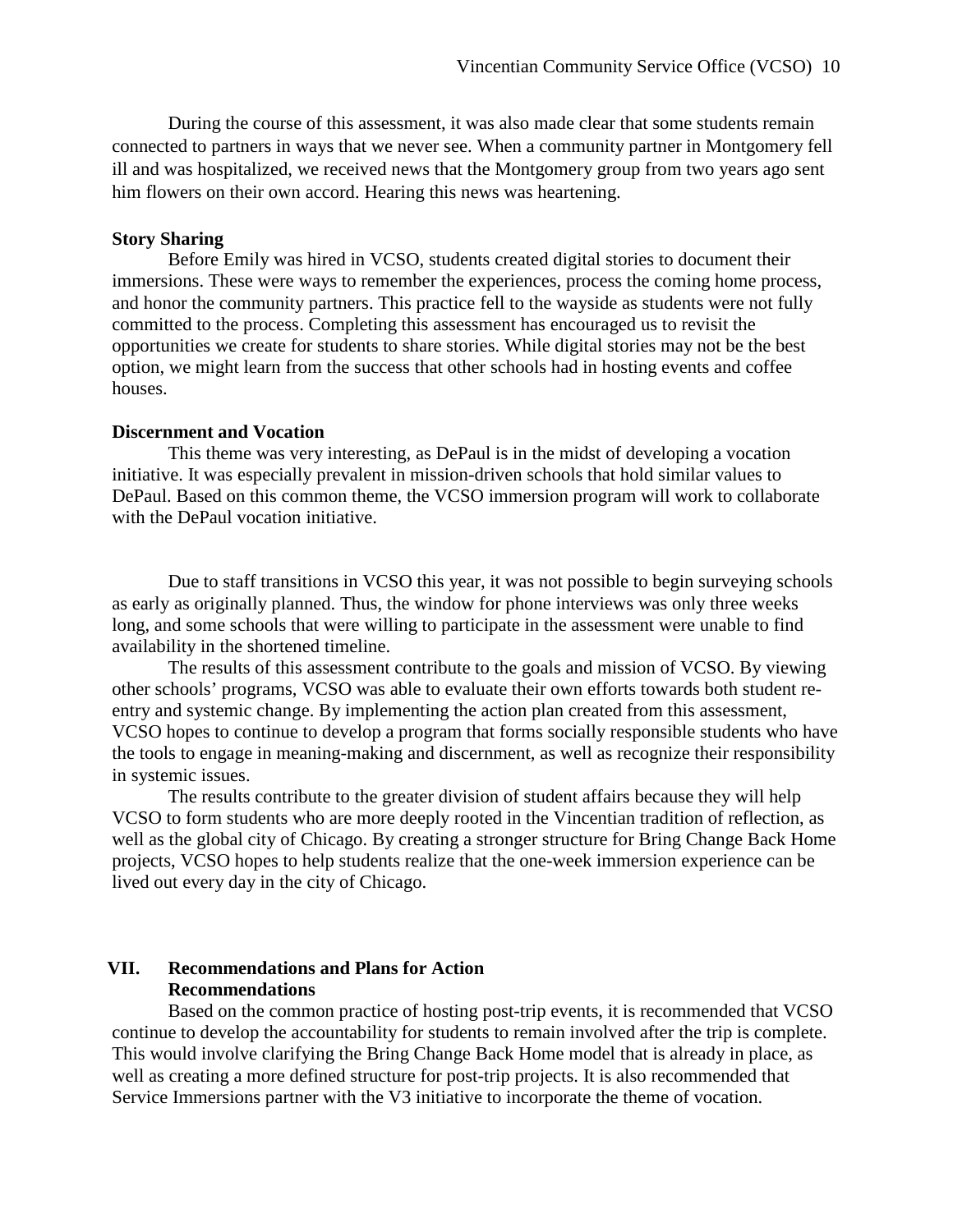#### **Action Plan**

Currently, the Service Immersion participant orientation does not include information about re-entry and post-immersion commitments. After observing the importance of framing a larger immersion experience, VCSO will reframe the orientation around the quarter-long experience rather than focusing on the week of the trip. This requires that the Service Immersion Coordinator recreates the agenda and content of the orientation. This will be completed over the summer with an expected deadline of August 26.

While post-trip projects are currently encouraged, there is currently no way to require groups to complete these projects. Based on the findings that emphasized grades as an incentive for post-immersion accountability, the Service Immersion Coordinator will incorporate a posttrip project plan into the final grade that student leaders receive for their ISP 331 class. Along with turning in a final analysis paper when the trip is complete, they will also be required to submit a plan for a Bring Change Back Home project. This could include fundraising, advocacy, and/or story sharing. This requires that the Service Immersion Coordinator create a project template, edit final analysis requirements, and update the syllabus before the Fall Quarter section of ISP 331. This will be completed over the summer with an expected deadline of August 26.

Currently, student leaders have a binder with resources that can be used during the week of the immersion. In partnering with V3, VCSO can create a supplemental folder that contains post-immersion resources which are based on V3's curriculum. These resources will be used in the post-trip group reunions that students are already expected to attend. This requires the Service Immersion Coordinator to set up a meeting with Mark Laboe, who is chairing the V3 initiative, compile activities, and create the folders. This will be completed over the summer and during Fall Quarter with an expected deadline of October 7.

The facilitators do not foresee any challenges in implementing these actions.

#### **Sharing the results**

As the researchers did not seek IRB approval, this assessment remains internal and will not be published. However, the assessment will be shared via email with the contributors who participated in the phone interviews by July 29. These contributors have already been informed that the assessment is internal and that they are the only external parties receiving the results.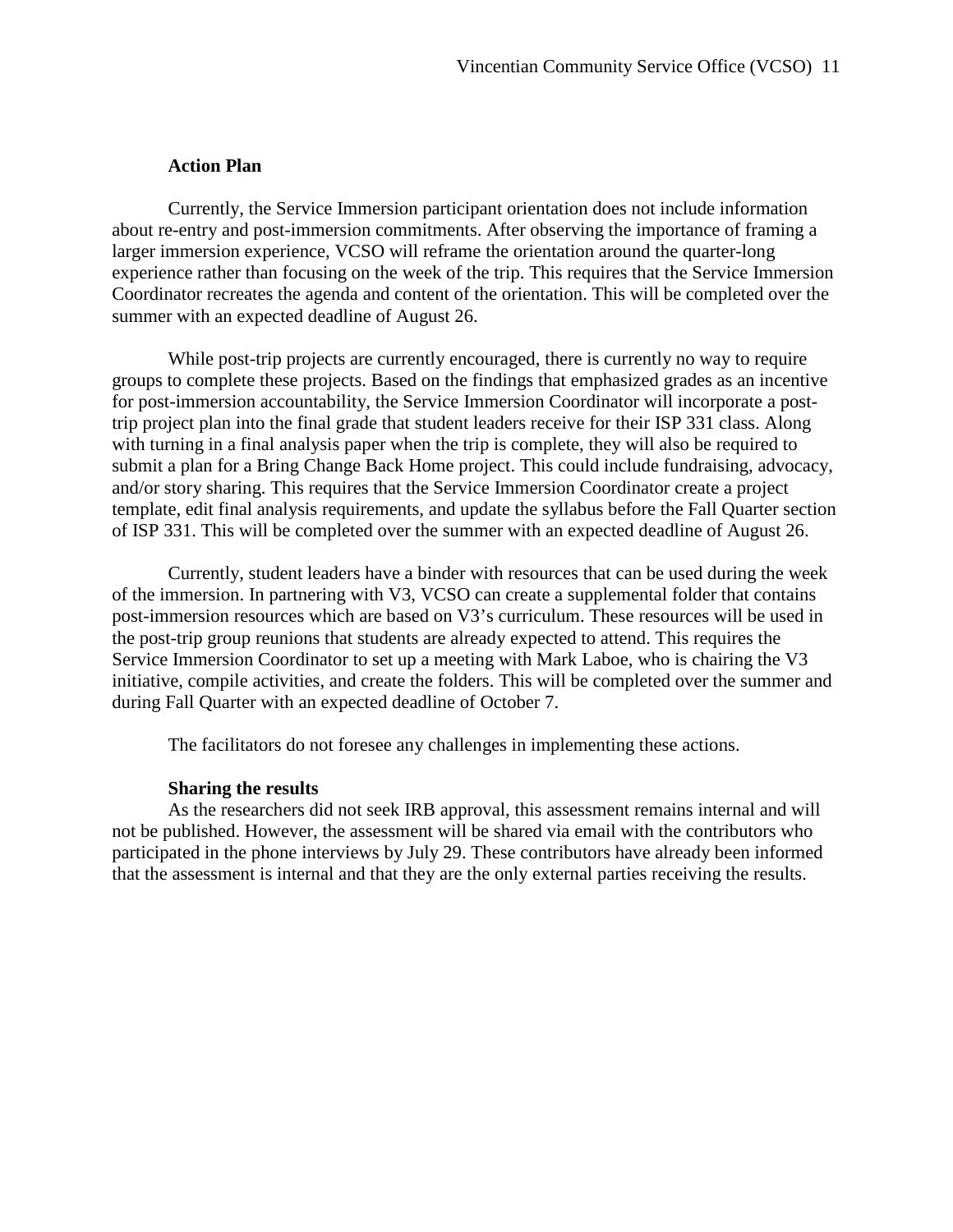Scott:

- The topic of re-entry and re-immersion seems very important and useful to the division and DePaul – great choice of topic!
- Your assessment question looked great!...However, the report never compares common practices to those used by VCSO. So in actuality, the assessment question is more so "What common reintegration practices are used by other universities?"
- The report talks about best practices; however, best practices normally are deemed "best" because their practices lead to superior outcomes that are highly desired. The report never describes what makes the universities who participated in the assessment an example of a best practice, so you might actually be talking about common practices.
- I love how thoughtful you were in collected survey and interview data. Sometimes it is not clear how these two forms of data were related or distinct from one another. In the future, it might be helpful to consider which form of data collection is best given the type of data you are looking for.
- There seems to be some confusion between the results section and the interpretation section. Ideally, you would report the most meaningful results in the results section (which would include thematic findings). Then, you would interpret these themes and explore why they are present (in this case, what practices might be most common or why certain barriers are most common) and apply those insights to DePaul's programs. All of this would then lead to your recommendations. The report does not quite get to the interpretation of the findings which makes it hard to follow why you make certain recommendations for the department.

### Sam:

- The methodology of a survey and follow-up phone interview for specific programs seems like an appropriate methodology. However, there are questions on the selection and sampling process (indicated in the notes within the report).
- The literature review did a nice job of setting up the context and importance of a reintegration program/process. It discussed major challenges and experiences that students may face on immersion trips and linked the reintegration process to the importance of processing the experience after the trip has ended.
- In the beginning of the Interpretation section, the way results are discussed appears to belong in the results section. Rather than talking about the individual schools, the Discussion and Interpretation section should focus on the bigger picture and connection of the results to VCSO's program. The end of this section, touched on some of this
- The report seems to have been written with care and interest in the assessment question. There are some aspects of the Data collection, results, and discussion that were hard to understand or took many times reading to grasp the action taken or findings. Flow of report was good overall, I would suggest separating data collection/methods, results, and even discussion into two sections: Survey and Interview

### Joanne:

• Well-thought and interesting assessment report! I enjoyed reading through the practices at each institution, and it looks like clear recommendations are made to create change in VSCO's curriculum. One thought I have is regarding the difference between best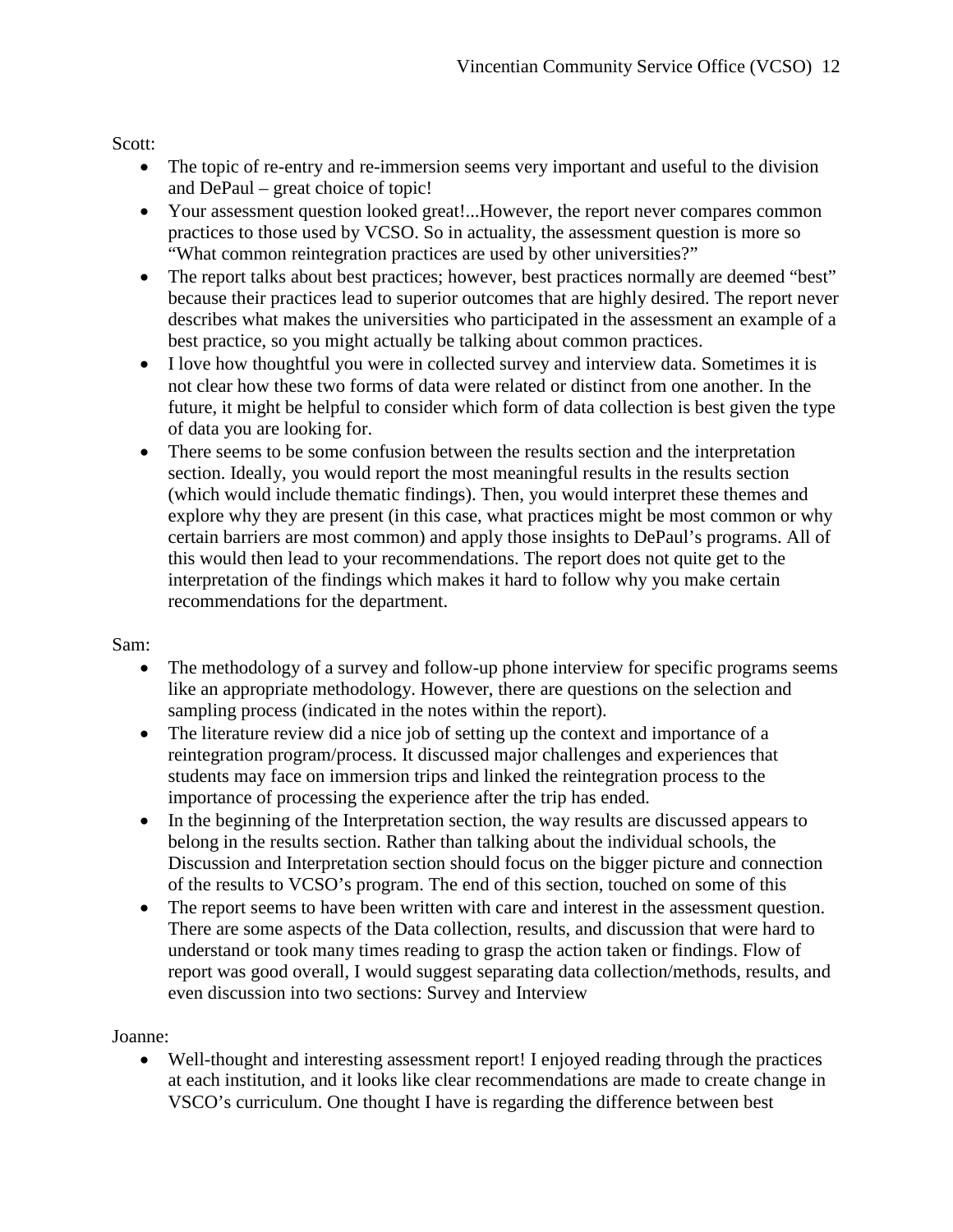practices and common practices. It seems like each institution's practice comes with challenges that may or may not be addressed yet (ex. Having re-entry programming with low attendance numbers). It would be good to think about what practices would help to remedy these challenges, which would then be defined as a best practice. Keeping a close assessment eye on this year's changes to the curriculum may help identify further needs in the program and ways to address it. -JK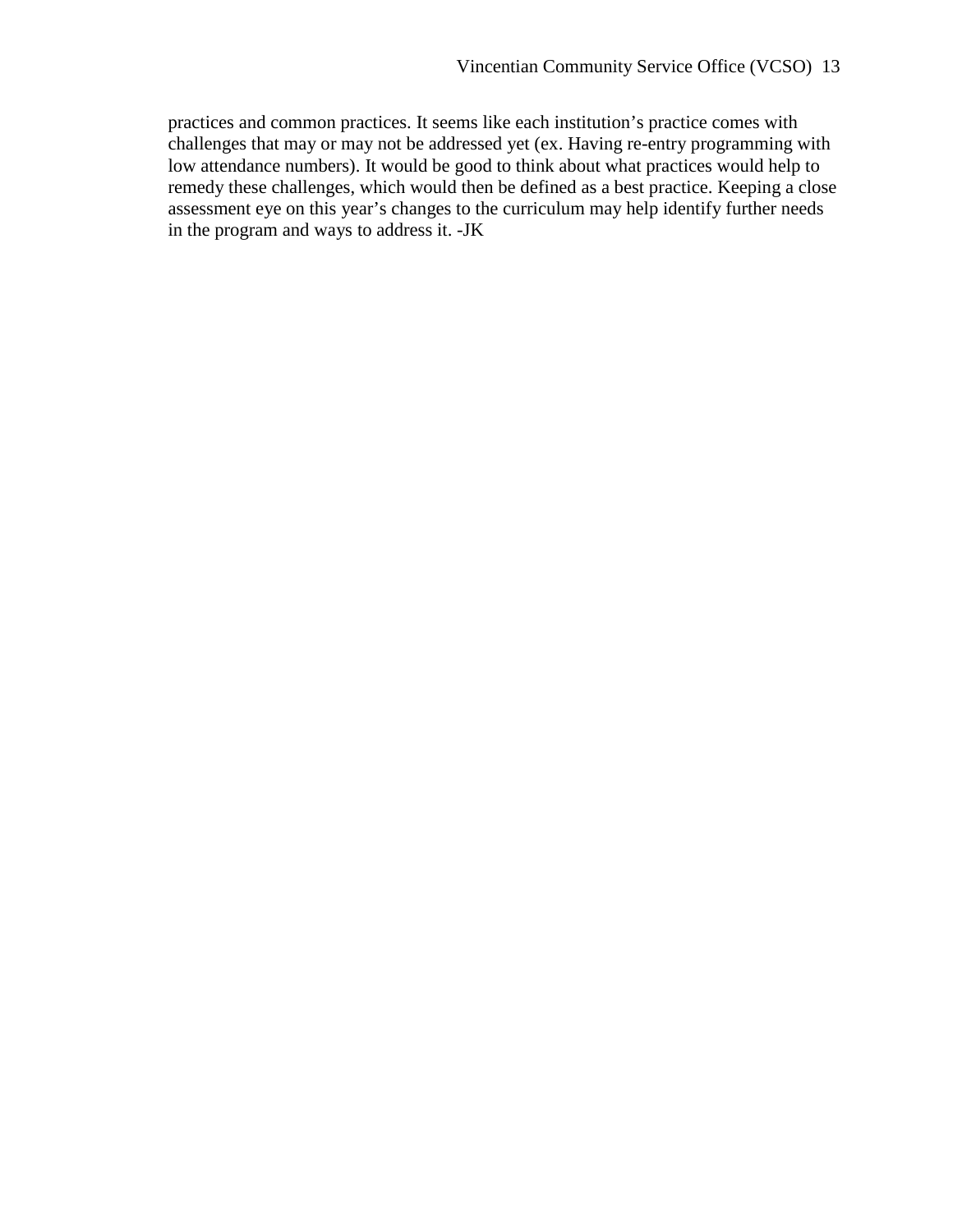## Appendix

# Participant Demographic Graphs and Charts

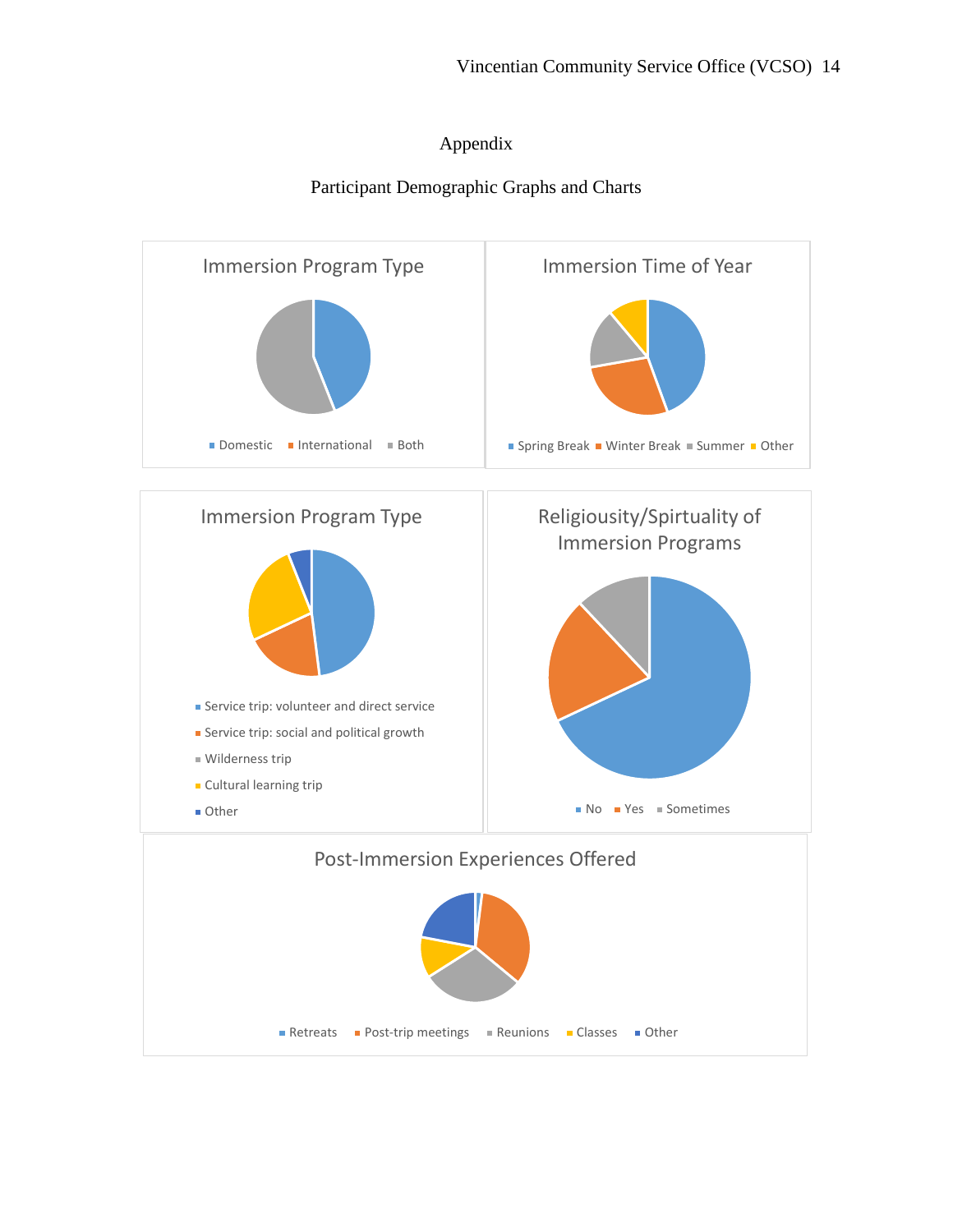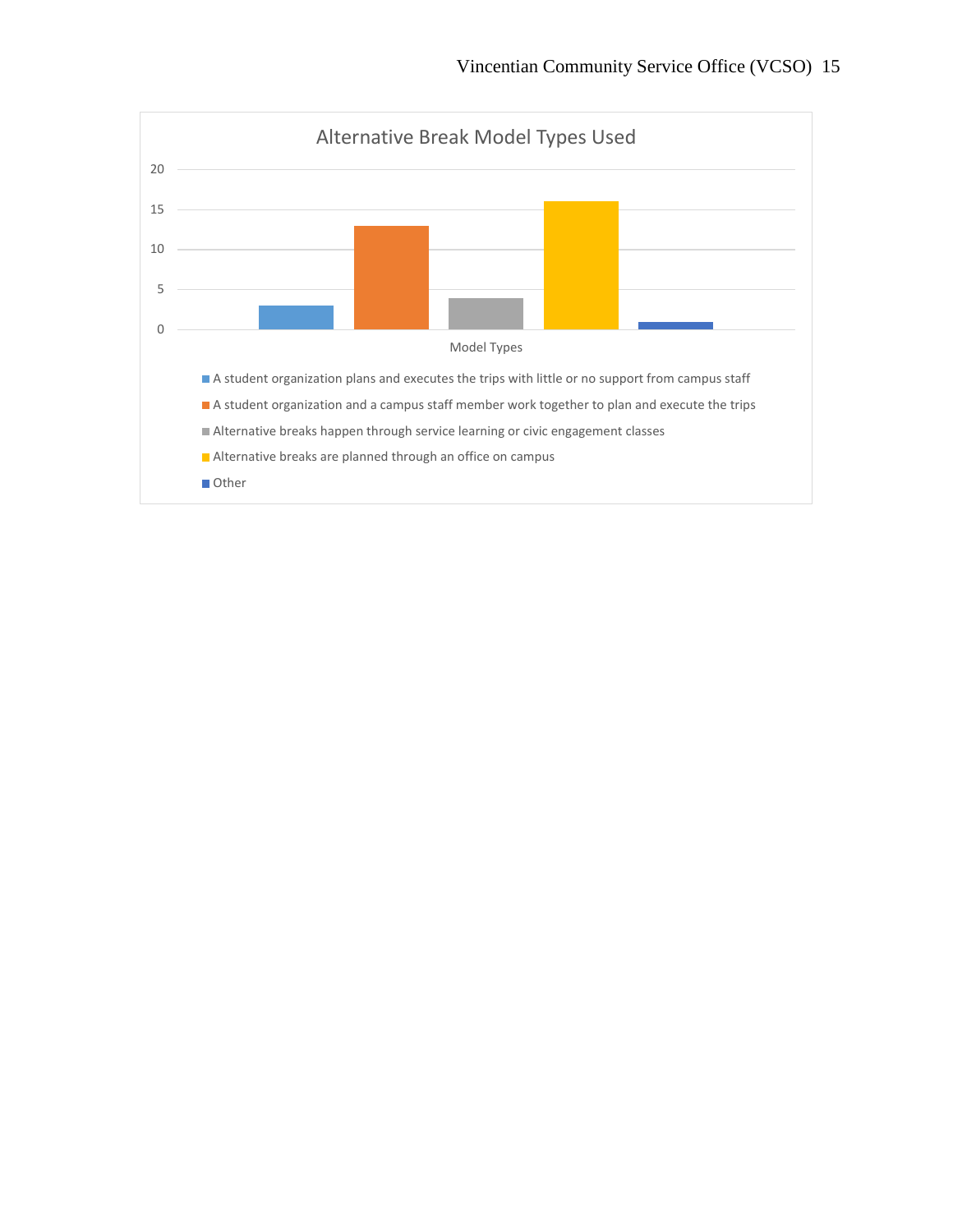# VCSO/VIA 2015-2016 Assessment: Immersion Benchmarking Online Survey

### 2015-2016 ASSESSMENT: IMMERSION PROGRAM BENCHMARKING

Assessment Project Facilitators: Emily LaHood Olsen & Rachael L. Suffrin, M.A. Institution: DePaul University, Chicago, Illinois, USA Department: Vincentian Community Service Office (VCSO)

### **What is the purpose of this assessment?**

Each year, our office conducts an assessment on a different specific program within the department. This year, we are focusing on our service immersion program. With these types of programs, reintegration is a key component to meaning-making as part of the service immersion experience. Therefore, we are specifically interested in how VCSO's reintegration practices postimmersion compare with those of other universities.

### **Why are you being asked to be in our assessment?**

Your department has been identified as also having service-immersion programs for students, and we would love your help to better understand other program's best practices for postimmersion reintegration.

### **What is involved in helping with this assessment?**

If you agree to help us with our assessment, you will be asked to respond to open-ended questions about your immersion programming related to reintegration post-immersion, as well as to fill out a few basic demographic questions about you and your service-immersion program.

## **How much time will this take?**

Our brief survey will take about 20 to 30 minutes of your time.

**Can my department also receive a copy of the findings?** Yes! We would love to share a copy of our final internal assessment report. To note, this study is not IRB approved and therefore the results of this "internal" assessment focused on benchmarking does not qualify as "generalizable" knowledge. The results of this internal assessment will not be published or presented formally other than within our department and university.

**Who should be contacted for more information about the research?** If you have questions, suggestions, concerns, or complaints about our assessment project, or you may be interested in participating in a phone interview in addition or instead of this online survey, please contact Emily LaHood Olsen, ELAHOOD@depaul.edu, 773-325-4772 or Rachael Suffrin, rsuffrin@depaul.edu.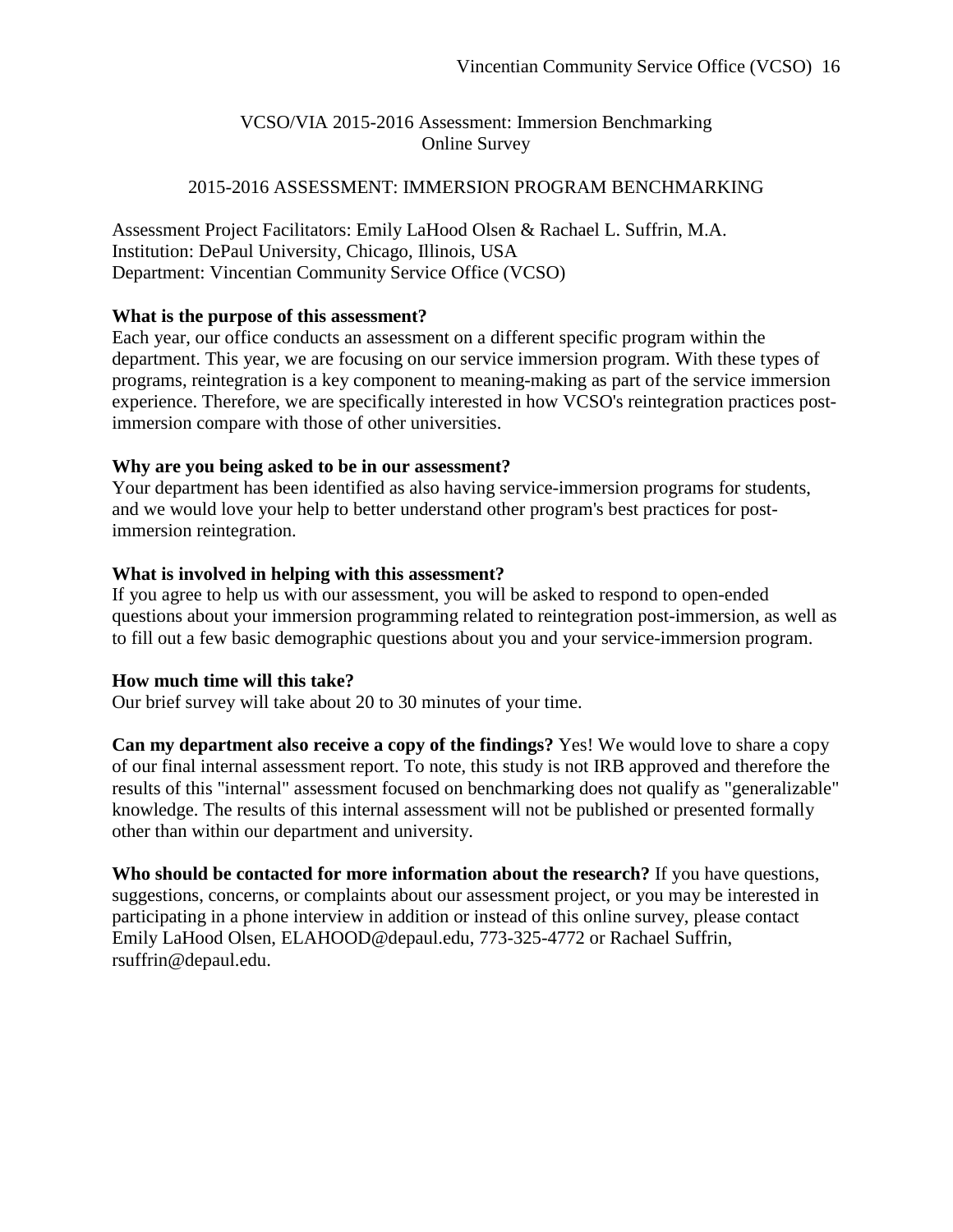Q2 Statement of Consent:

I have read the above information. I understand the purpose of this assessment.

Please click on the first box if you consent to participate in this assessment. If you do not consent to be in the assessment, just click the last box.

- $\overline{Q}$  I consent to provide information for this assessment, please take me to the online survey. (1)
- I DO NOT consent to provide information for this assessment, please do not take me to the survey.  $(2)$

If I consent to provide inform... Is Selected, Then Skip To End of BlockIf I DO NOT consent to provide... Is Selected, Then Skip To Thank you for considering participati...

Q3 Thank you for considering participation in our internal assessment. If you have any further questions, you may contact: Emily LaHood OlsonMinistry Coordinator for Service Immersions Vincentian Community Service Office | DePaul UniversityELAHOOD@depaul.edu 773-325- 4772

You may now exit the survey. If Thank you for considering p... Is Displayed, Then Skip To End of Survey

# **Now we will ask some questions about you.**

What is your name? (1)

What University are you from? (2)

What department within your university? (3)

Is there a particular name for your service-immersion program? (4)

Q44 What is your best contact information? Email (1)

Phone (2)

Q8 Now we will ask some questions about your immersion program.

Q45 Are your immersions programs...

 $\overline{O}$  Domestic only? (1)

- $\bigcirc$  International only? (2)
- $\bigcirc$  Both domestic and International? (3)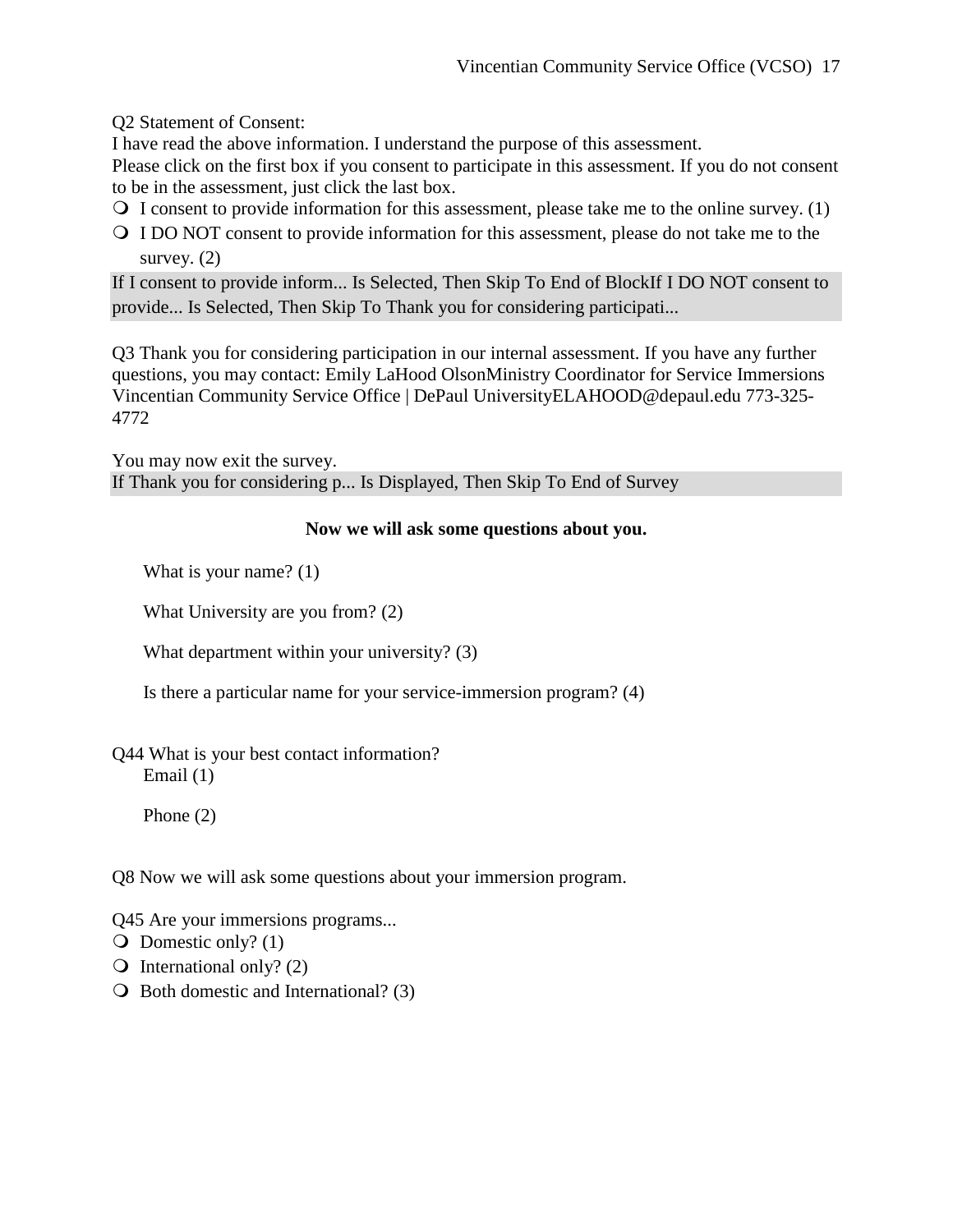Q32 What model does your campus use for its alternative breaks? (please choose all the apply)

- $\Box$  A student organization plans and executes the trips with little or no support from campus staff  $(1)$
- $\Box$  A student organization and a campus staff member work together to plan and execute the trips  $(2)$
- $\Box$  Alternative breaks happen through service learning or civic engagement classes (3)
- $\Box$  Alternative breaks are planned through an office on campus (4)
- $\Box$  Other (please specify) (5)
- Q9 How many students, on average, participate in your immersion programs each year? Number of Leaders: (1)

Number of Participants: (2)

Q10 When do you typically run your immersions? (please check all that apply)

- $\Box$  Spring break (1)
- $\Box$  Winter break (2)
- $\Box$  Summer session (3)
- Other (please specify) (4) \_\_\_\_\_\_\_\_\_\_\_\_\_\_\_\_\_\_\_\_

Q12 How would you classify your immersion programming? (please select all that apply)

- $\Box$  Service trip: volunteer and direct service (1)
- $\Box$  Service trip: social and political growth (2)
- $\Box$  Wilderness trip (3)
- $\Box$  Cultural learning trip (4)
- Other (please specify) (5) \_\_\_\_\_\_\_\_\_\_\_\_\_\_\_\_\_\_\_\_

Q13 Are your immersion experiences religious or spiritual in nature?

- $\overline{Q}$  No (1)
- $\overline{Q}$  Yes (2)

 $\overline{Q}$  Sometimes (3)

Q14 If yes, do they have a specific religious orientation? (Please specify)

Q46 What post-immersion experiences do you offer for students? (Please select all that apply)

 $\Box$  Retreats (1)

- $\Box$  Post-trip meetings (2)
- $\Box$  Reunions (3)
- $\Box$  Classes (4)
- Other (please specify) (5) \_\_\_\_\_\_\_\_\_\_\_\_\_\_\_\_\_\_\_\_
- Other (please specify) (6) \_\_\_\_\_\_\_\_\_\_\_\_\_\_\_\_\_\_\_\_
- Other (please specify) (7) \_\_\_\_\_\_\_\_\_\_\_\_\_\_\_\_\_\_\_\_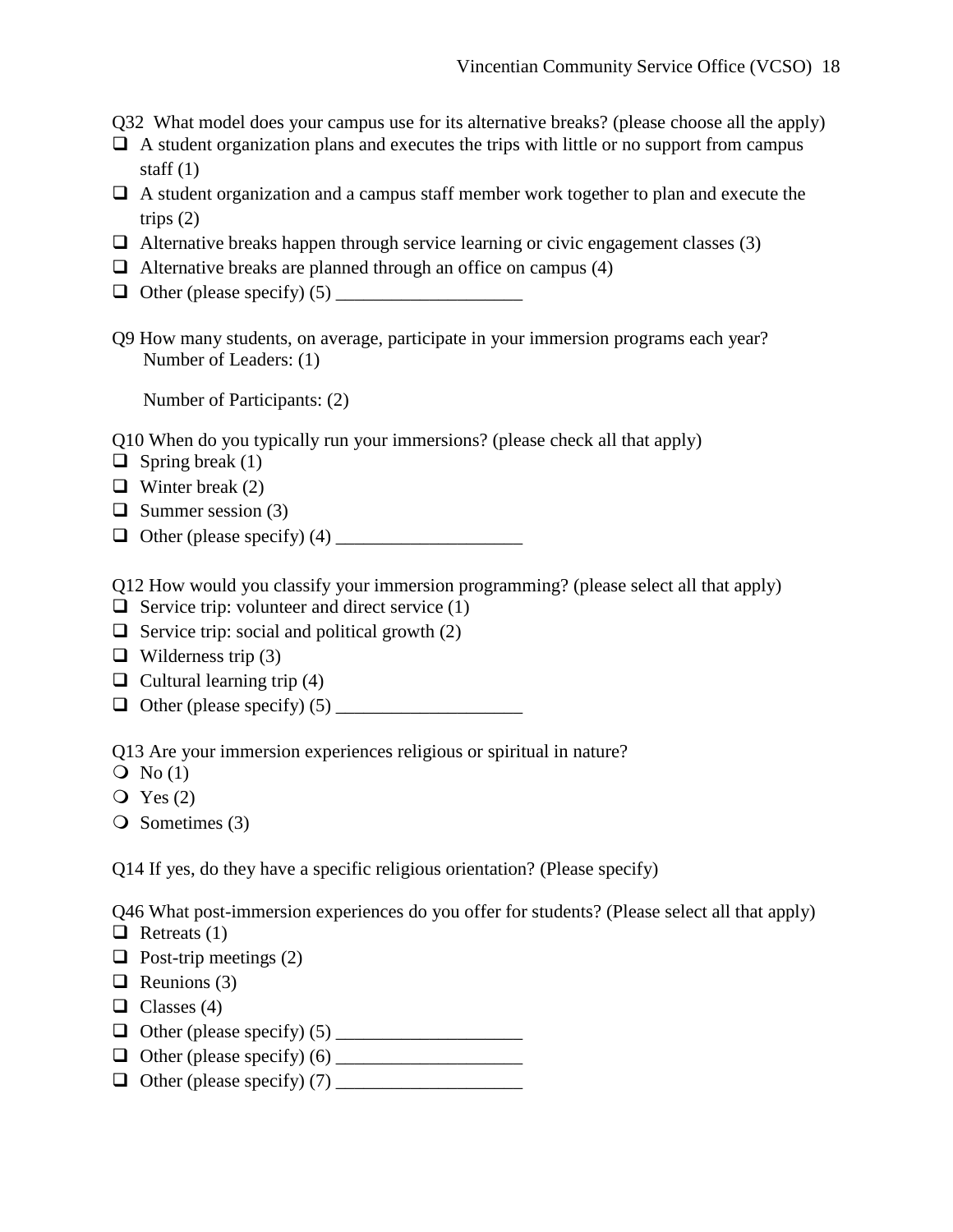Q31 What is the mission and/or learning outcomes for your immersion programs? (feel free to copy past from departmental or program materials)

## **Now we are going to ask you some open-ended questions about your program's post-trip reintegration practices. Please provide as much detail as possible!**

Q26 What have you found to be some of the best practices for assisting with re-entry that have worked well for your program/students?

Q28 Are there any practices, materials, or program structure components related to re-entry that you have found do not work well?

Q49 What does your post-immersion programming look like? How long after trips do you schedule your programming for students? How long does it last for students?

Q50 What challenges do you face in engaging students in post-immersion programming? What have you found to be successful?

Q23 Do your immersions integrate post-trip projects/work during their immersion? If so, please explain.

Q24 Do your students stay connected to community partners after the immersion is done? (e.g., fundraising, letter writing, advocacy work, etc.). If so, how?

Q30 Do you prepare your students for returning home during their pre-trip preparation? If so, how is that integrated into the pre-trip prep?

Q31 What types of training materials do you use for training student leaders, staff, and students on the re-integration process?

Q32 Do you connect participants to other service and/or ministry opportunities after the immersions? If so, what does that look like? Are these connections successful and result in shortor long-term student engagement?

Q33 What methods do you use to assess and evaluate your immersion programs? Do you focus on outcome assessments, evaluation of specific program components, or both?

Q35 How do you engage alumni from your immersion programs?

Q39 Is there anything else that you would like to share? This could be anything else that you would like us to know about your immersion program or university: